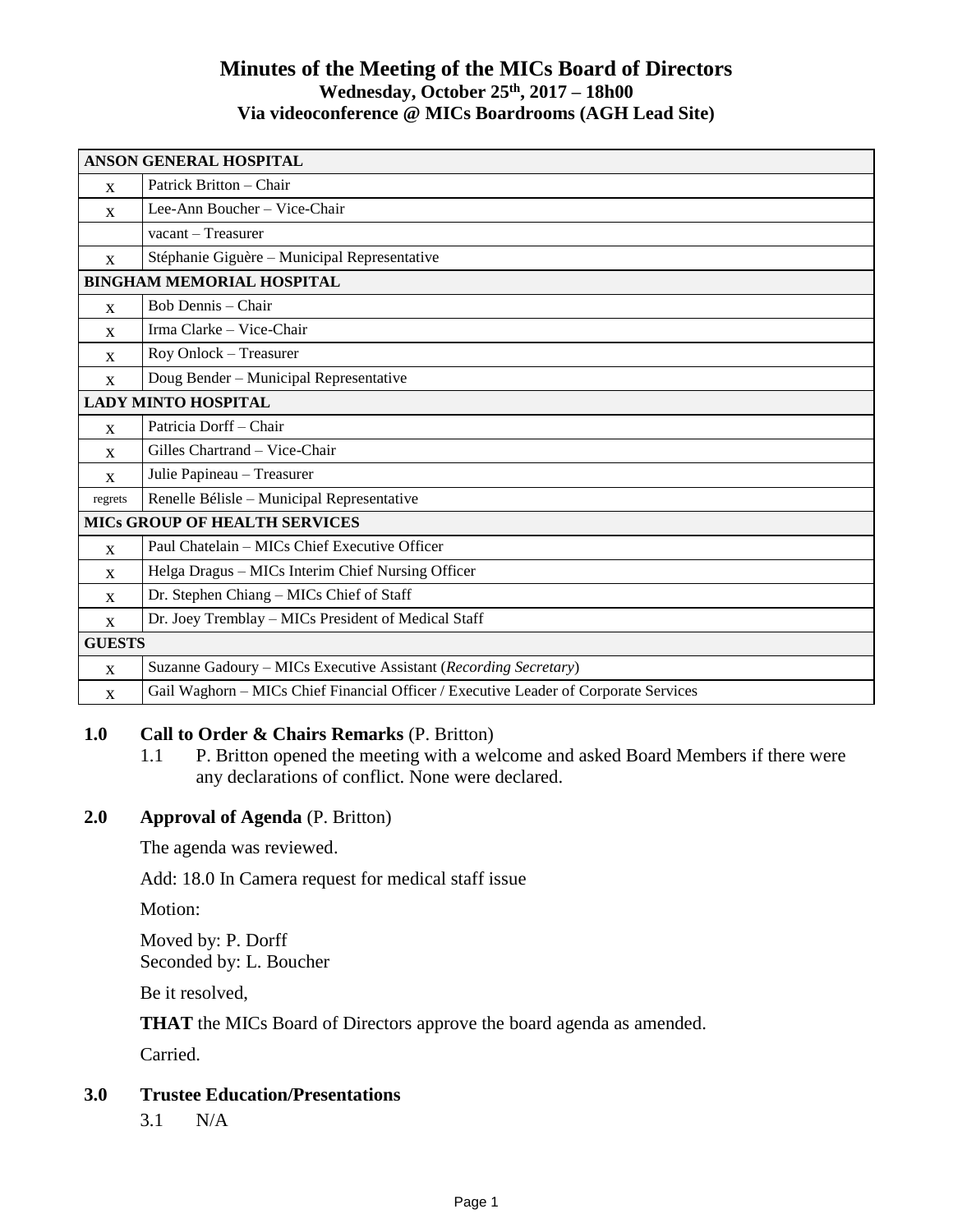### **4.0 Approval of Minutes (P. Britton)**

4.1 Minutes of the MICs Board of Directors meeting held September  $20<sup>th</sup>$ , 2017 were provided for information.

Motion:

Moved by: S. Giguère Seconded by: G. Chartrand

Be it resolved,

**THAT** the MICs Board of Directors approve the minutes of the meeting held September  $20<sup>th</sup>$ , 2017 as presented.

Carried.

### **5.0 Follow-Up Items**

- 5.1 Review of the 2017-2018 Board Work Plan
	- The Board Work Plan was reviewed and revised for the month of October.
	- Board Retreat: Oct. 27-28, 2017
	- Strategic Planning Update: working on it all day Saturday
	- **BMH Community Ad Hoc Committee Report**

#### 5.2 Committee Work Plans

- Board members were given a draft work plan for their respective committees and were asked to review and revise the items listed
- Committee members will complete their work plan at their next committee meeting

#### **6.0 MICs Finance**

- 6.1 August 2017 Financial Statements G. Waghorn
	- Chief Financial Officer gave a brief overview of the financial statements for all sites
	- **BMH:** operating surplus of \$222,021; total revenue of \$3,211,447; total operating expenses of \$2,989,427; built in dollars for convalescent care program will not be used because ministry did not approve; will still enhance physiotherapy hours; Q2 operating revenue will be deferred until end of the year
	- **AGH:** operating at a deficit of \$210,291; total operating revenue of \$3,687,549; total operating expenses of \$3,897,839; received \$5,000 for the hospice suites: deficit will have to be addressed
	- **LMH:** operating surplus of \$166,126; total operating revenue of \$5,756,589; total operating expenses of \$5,590,463; we have not used the Nurse Practitioner dollars that were allocated
	- **SCM:** operating at a small deficit of \$39,696
	- **VM:** operating at a small deficit of \$48,530; not receiving regular funding for the extra four beds at this time but will eventually

Motion:

Moved by: B. Dennis Seconded by: L. Boucher

Be it resolved,

**THAT** the MICs Board of Directors approve the August 2017 financial statements for Bingham Memorial Hospital, Anson General Hospital, South Centennial Manor, Lady Minto Hospital and Villa Minto as presented.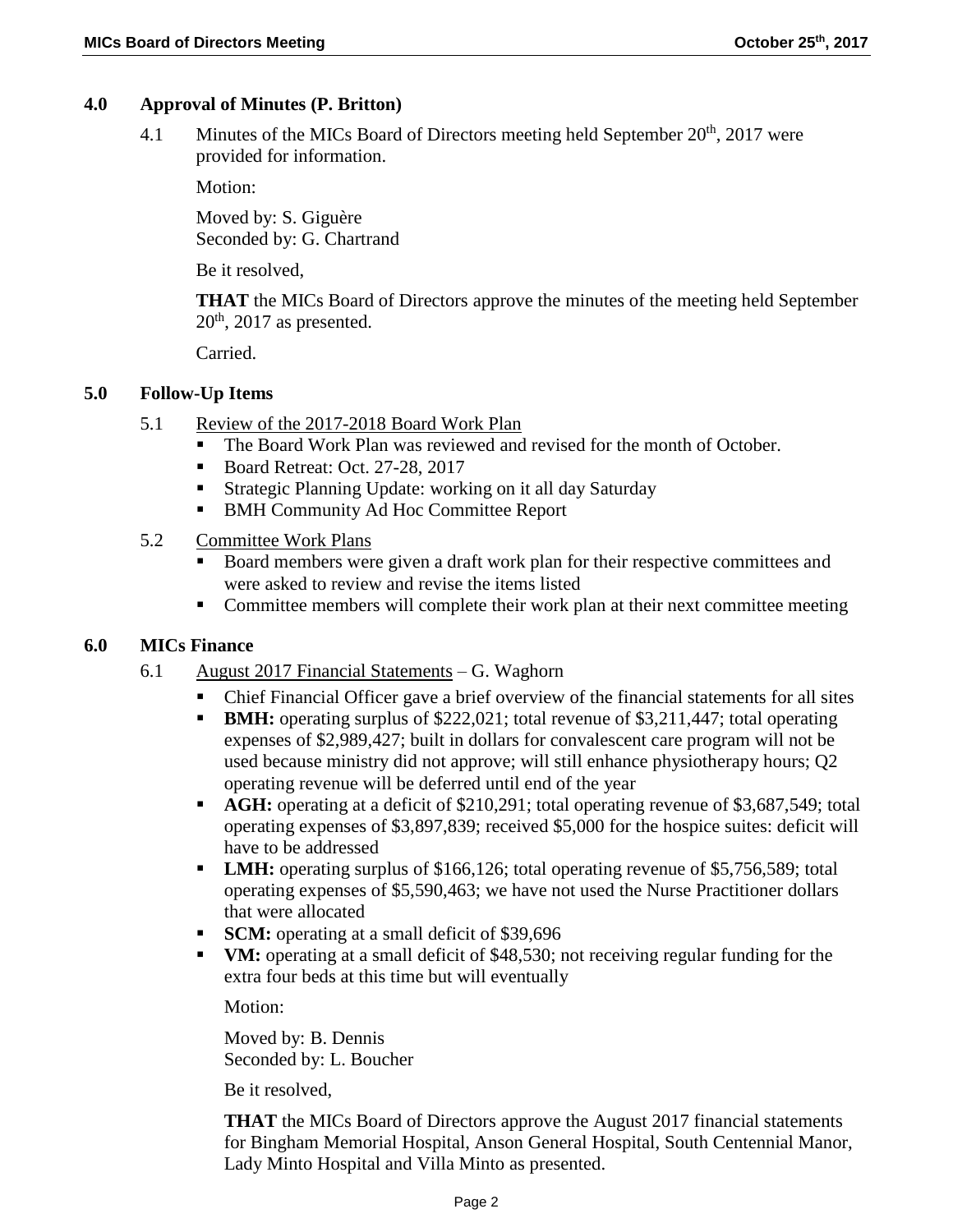Carried.

- 6.2 MICs Healthcare Foundation 2017 Financial Statements G. Waghorn
	- These will be removed as the board does not approve these
	- The Foundation is at arms-length to the hospital and has been in operation for the past two years
	- Will be rolling out more fundraising campaigns in the future

### **7.0 Presentations/Reports** (P. Britton)

- 7.1 Chief Executive Officer Report: (P. Chatelain)
	- The report was provided for information.
	- The CEO provided the following overview:
	- Final sketches and concept design of SCM were presented to the public during the golf tournament and were well received; costing and RFP are being completed next
	- Strategic planning 2022 is well underway; SWOT analysis results to be presented to board during board retreat
	- Accreditation survey dates are from Feb. 5 to 8, 2018
	- Platinum Transportation Services now providing non-urgent transfers on week days for MICs; request was made to Cochrane Town Council to have CDSAAB continue to provide non urgent transfers after hours and weekends
	- Executive compensation framework is ready to be posted on MICs website but we were told to wait for the OHA teleconference first
	- Interviews for Chief Nursing Officer position is underway; requesting input from Chief of Staff and President of Medical Staff
	- Long-Term Service Awards dates were provided
	- Paul is part of the NELHIN rehabilitation group; received finalized report from the Hay Group; recommendation was for rehab beds to be centralized in the hub hospitals: North Bay, Sault –Ste-Marie, Timmins & District Hospital and Health Science North
	- Board Members were invited to ask questions.
- 7.2 Chief Nursing Officer Report: (H. Dragus)
	- The report submitted was divided into two sections:
	- Acute Care: stats and graphs on total ER visits per site for  $O1$ ; CTAS levels  $4&5$ (non-urgent); impatient occupancy rates for acute and ALC; average bed usage; ambulatory services such as oncology, OTN; oncology numbers are down; not getting as many requests; quality improvements initiatives – patient care and staffing – Care Transition Coordinator report of admissions and hospice stats; Behavioural Support/Seniors' Mental Health; Pharmacy
	- Having difficulty recruiting nurses mainly because they're part-time positions
	- Working with HR to revise recruiting strategies such as providing housing
	- Hospice program: receiving positive feedback; patients and families like the service
	- The Palliative Performance Score is used as criteria to be admitted to hospice in a timely manner
	- Huge challenge to send mental health patients to TDH
	- Long-Term Care: MOHLTC compliance visit summaries written orders, recommendations and action plans are compiled into a big document so all LTC sites can access them, CIHI quality indicators, Results and Recommendations from the Medical Pharmacies Quality Assurance Audits; Improvement Update; Resident Care and staffing for all three long-term care homes; preparing for Accreditation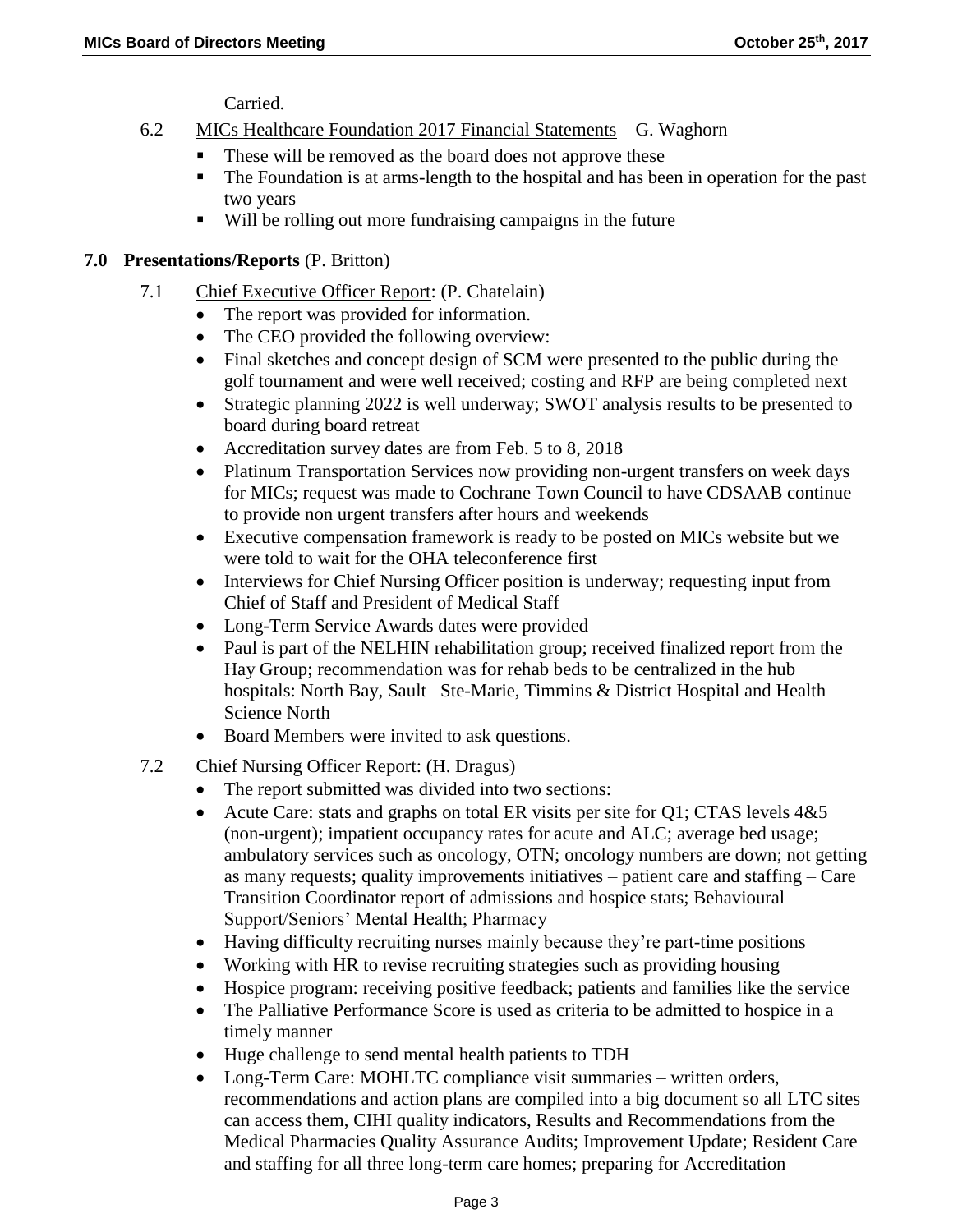- NP working on medical directives for LTC which will be implemented next week
- Implemented hourly rounding and music and memory program; both programs are working well for residents who require more attention
- Rosedale residents are very happy due to improvements to their environment; shower room renovation is imminent
- SCM PSWs are doing modified work which impacts other staff
- Rosedale residents had several falls in a short time period; this was due to dementia and cognitive decline; strategies were in place but occurred nevertheless; will focus on fall prevention strategies
- Behaviour support is working very well; all LTC homes are using the program; received extra funding from the ministry to cover full-time activity coordinator
- Will be posting for a second activity coordinator
- Board members were invited to ask questions.
- 7.3 BMH Community Ad Hoc Committee Report: (B. Dennis)
	- The BMH Ad Hoc Committee met on September  $25<sup>th</sup>$
	- Paul gave an update on the BMH and Rosedale renovations, non-urgent transfers, SCM redevelopment and physiotherapy services
	- Presented the HIRF projects for 2017-2018 and the strategic plan
	- One committee member brought forth an offer of a dental chair and equipment by Vockeroth Family Dentistry for the new manor
	- Paul recommended that both CACs combine into a Patient Advisory Council that would meet every two to three months
	- This is being driven by the ministry and Accreditation Canada who are pushing for patient centered care

#### **8.0 Medical Staff** (Dr. S. Chiang)

- 8.1 Chief of Staff Report:
	- The report was provided for information.
	- Topics covered were:
	- OMA/MOHLTC Negotiation Update: negotiations are ongoing; no agreement has been reached yet
	- NOSM Medical Learners: 4 learners will be at AGH and 2 at LMH between Oct. 30-Nov. 26
	- Education Group: educational conference is scheduled for November  $17<sup>th</sup>$ ; agenda and biographies were provided for information
	- Update on Bill 87: Protecting Patients Act was passed by Ontario Legislature
	- Federal Tax: change will impact physicians as they will no longer be able to hold inactive investments in their professional corporations for retirement purposes
- 8.2 MAC Meeting Minutes:
	- $\bullet$  N/A

# **9.0 LHIN / MOHLTC Business** (P. Chatelain)

9.1 N/A

# **10.0 MICs Quality Committee** (I. Boucher)

- 10.1 Ouality Committee Minutes
	- $\bullet$  Minutes of the meeting held May 16<sup>th</sup>, 2017 were provided for information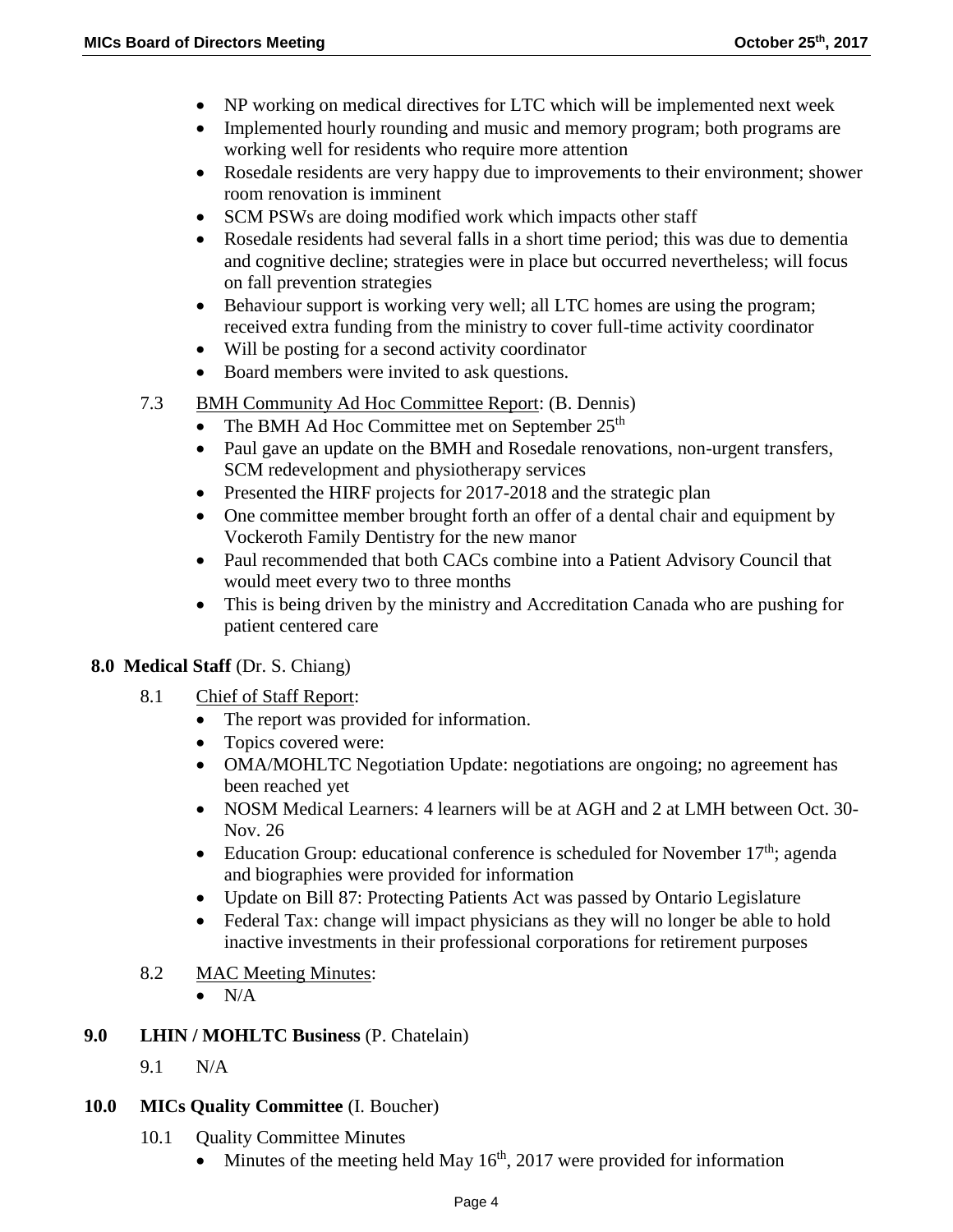### **11.0 Site Business** (P. Britton)

- 11.1 Anson General Hospital:
	- Motion to approve the purchase of \$25 gift cards for Team Members for Christmas

Moved by: L. Boucher Seconded by: S. Giguère

Be it resolved,

**THAT** the AGH Board of Directors approve the purchase of a \$25 gift card for each Team Member for Christmas to be distributed in mid-December 2017.

Carried.

- Advertisement to replace retired board member
- An ad was placed in the local paper to fill the vacancy left by J. Edwards who retired from the board on September  $29^{\text{th}}$ .
- Deadline for submissions is November  $13<sup>th</sup>$ , 2017.

### 11.2 Bingham Memorial Hospital:

• Motion to approve the purchase of \$25 gift cards for Team Members for Christmas

Moved by: I. Clarke Seconded by: D. Bender

Be it resolved,

**THAT** the BMH Board of Directors approve the purchase of a \$25 gift card for each Team Member for Christmas to be distributed in mid-December 2017.

Carried.

- 11.3 Lady Minto Hospital:
	- Motion to approve the purchase of \$25 gift cards for Team Members for Christmas

Moved by: G. Chartrand Seconded by: J. Papineau

Be it resolved,

**THAT** the LMH Board of Directors approve the purchase of a \$25 gift card for each Team Member for Christmas to be distributed in mid-December 2017. Carried.

# **12.0 Partnership Business** (Bob Dennis)

- 12.1 September 2017 Board Effectiveness Survey Results
	- 11 out of 14 surveys were submitted.
- 12.2 October Board Effectiveness Survey
	- The survey was emailed via Survey Monkey.
- 12.3 Amendment to Bylaw 1.1c) Corporation Board Composition Chair
	- An omission was found in this bylaw when reviewed by the Board Ad Hoc Committee
	- As the Chief of Staff and President of Medical Staff now serve three-year terms, they are no longer appointed on a yearly basis
	- Motion to approve the revised bylaw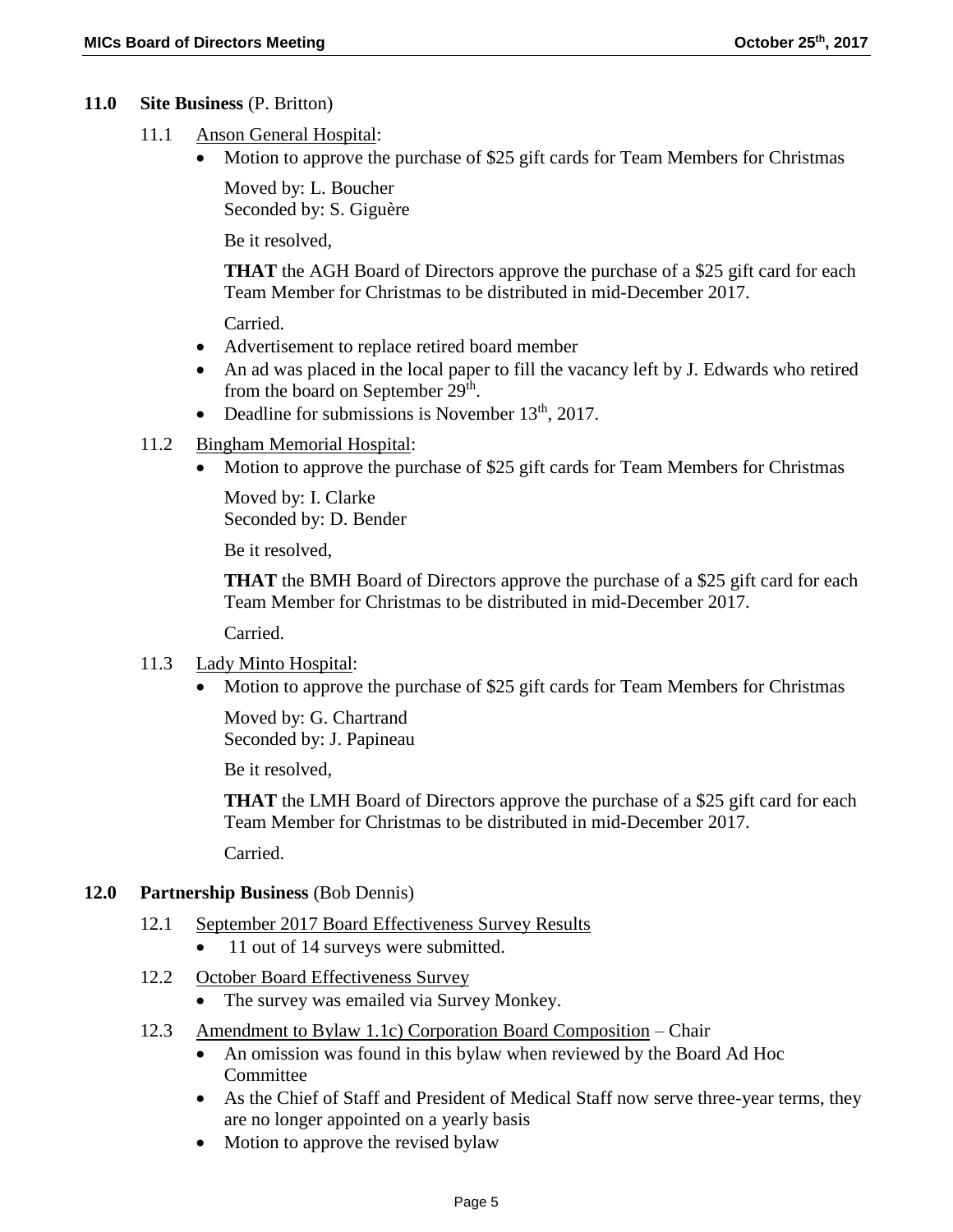Moved by: L. Boucher Seconded by: S. Giguère

Be it resolved,

**THAT** the bylaw be amended to reflect the deletion set out in Schedule "A" which amendment shall be in full force and effect from the time the motion is passed until such time as it is confirmed or rejected by the members of the Corporations.

Carried.

- 12.4 Approval of Policy GOV-019.Board Chair's Role and Responsibilities Chair
	- Motion to approve policy GOV-019

Moved by: G. Chartrand Seconded by: R. Onlock

Be it resolved,

**THAT** the MICs Board of Directors approve policy GOV-019 as recommended by the Board Ad Hoc Committee.

Carried.

- 12.5 Approval of Policy GOV-020.Board Director's Role and Responsibilities Chair
	- Motion to approve policy GOV-020

Moved by: L. Boucher Seconded by: J. Papineau

Be it resolved,

**THAT** the MICs Board of Directors approve policy GOV-020 as recommended by the Board Ad Hoc Committee.

Carried.

- 12.6 Approval of Policy GOV-021.Succession Planning for MICs CEO Chair
	- Motion to approve policy GOV-021

Moved by: G. Chartrand Seconded by: L. Boucher

Be it resolved,

**THAT** the MICs Board of Directors approve policy GOV-021 as recommended by the Board Ad Hoc Committee.

Carried.

- 12.7 Accreditation P. Chatelain
	- The Accreditation Action Items and Governance Functioning Tool Results were provided for information
	- This will be completed at the November board meeting; will take about 45 min.
	- Accreditation red flags require an action plan
	- Board members are required to review the template and develop an action plan
	- This document has already been sent to Accreditation Canada and they will be reviewing it during their site visit in February 2018